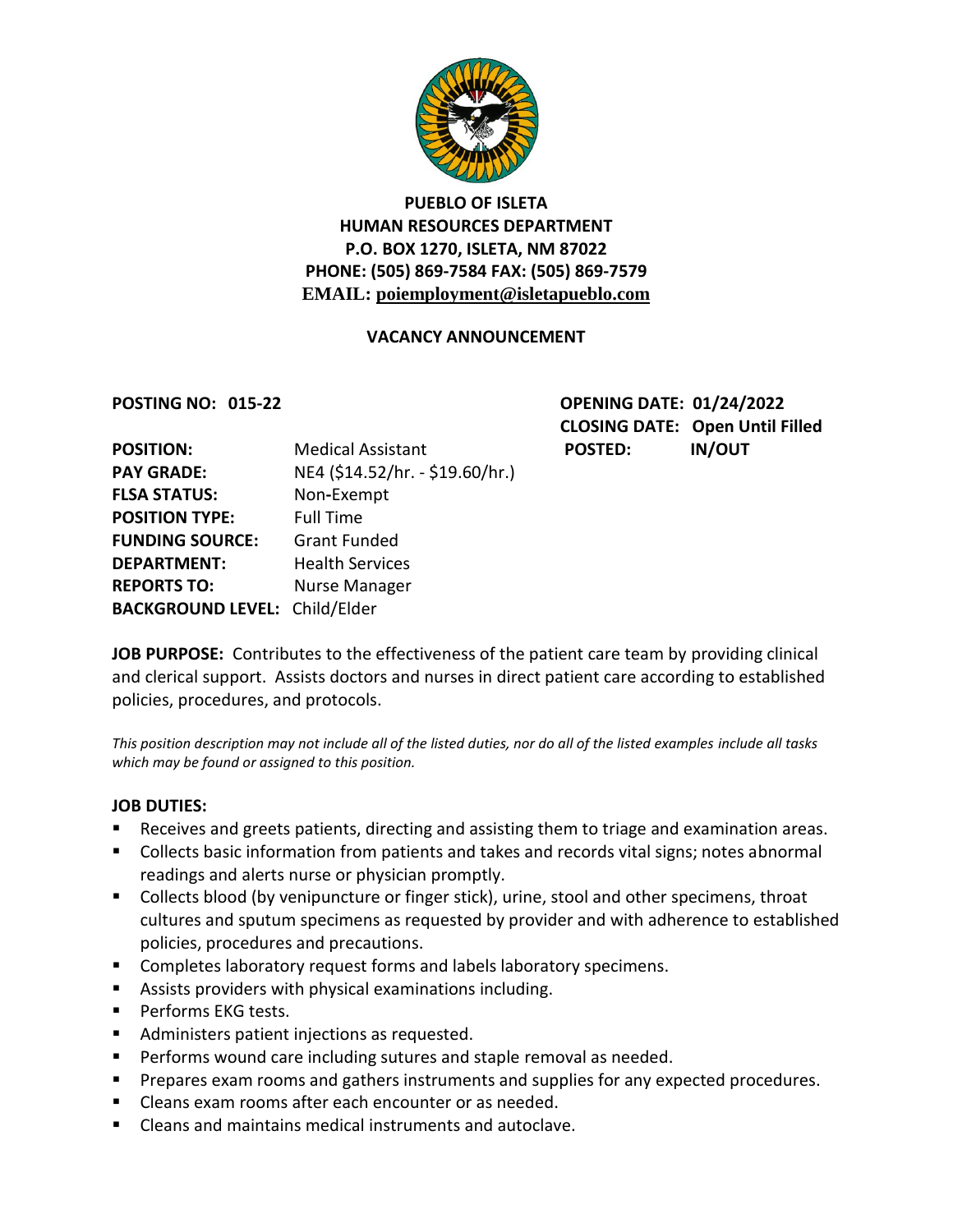- **Enters laboratory and other results in the patient record.**
- **Maintains inventory, medical and office supplies to include appropriate forms in each room;** orders supplies and stocks as needed.
- **Schedules appointments, verifies appointments and makes follow-up telephone calls.**
- Reviews next day's schedule, retrieves, organizes and prepares patient charts, and makes other preparations as needed.
- Substitutes as appointment clerk or lab technician as needed.
- **Maintains confidential information.**
- **Performs COVID Screening query and ensures patient/visitor compliance with temperature** check upon entrance and directs patients/visitors as indicated.
- **Packages and mails ear mold orders.**
- Maintains inventory of supplies, issuing accessory supplies (batteries, wax traps/filters, etc.).
- Guides and educates patients in proper use and care of hearing aids with limited troubleshooting of hearing aids.
- Cleans hearing aids, replaces accessory devices for those with limited manual dexterity.
- **Packages and mails hearing aids to manufacturer for repair services.**
- Verifies patient's eligibility for IHC purchase of Hearing Aids, researches and provides alternative resources if ineligible.
- **Prepares hearing aid purchase requests.**
- **Prepares the patient for exam by Audiologist.**
- **Performs other duties as assigned.**

# **SUPERVISION RESPONSIBILITIES:** N/A

## **MINIMUM QUALIFICATIONS/REQUIREMENTS:**

- High School Diploma/GED.
- **Certified Medical Assistant.**
- One year work experience as a medical assistant.
- **CPR Certification.**
- **Must be able to pass a TB screening.**
- **Must provide written copy of immunization record prior to employment.**
- **Must pass background check for position.**
- **Must be able to comply with the Pueblo of Isleta Drug Free Workplace policies.**

## **KNOWLEDGE, SKILL AND ABILITY REQUIREMENTS:**

- Knowledge of applicable federal, state, county and local laws, regulations, and requirements.
- Knowledge of medical terminology and instruments.
- Knowledge of OSHA guidelines for blood borne pathogens.
- Knowledge of patient positioning and procedures for various examinations.
- Knowledge of commonly used drugs and pharmacology terminology.
- Knowledge of office functions, procedures, and policies.
- Knowledge of sterilization procedures.
- Skill in operating various word-processing and database software programs.
- **Skill in operating autoclave device.**
- Skill in treating patients with tact, courtesy, and respect.